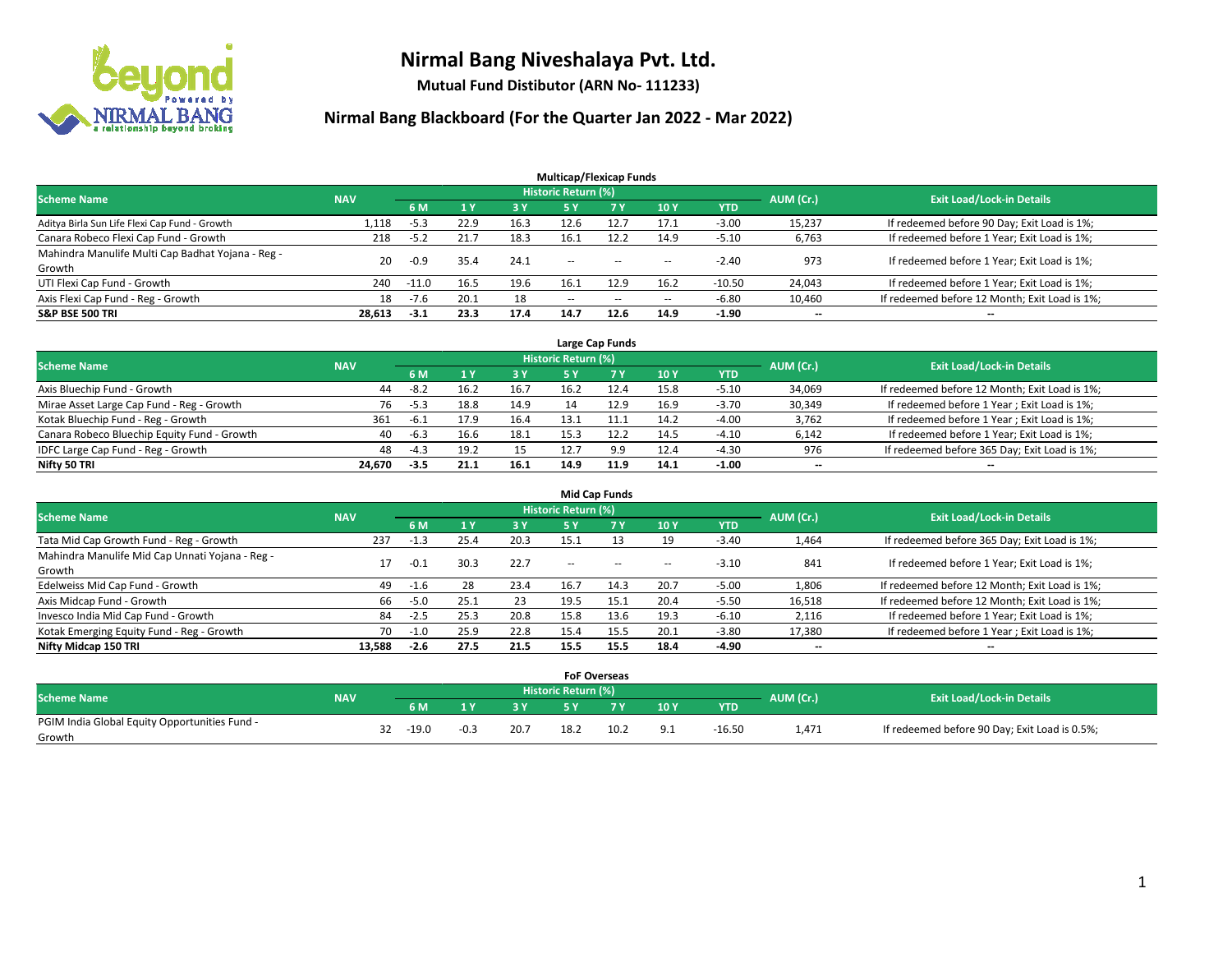

**Mutual Fund Distibutor (ARN No- 111233)**

| Large & Midcap                                 |            |        |      |      |                     |      |      |            |           |                                              |  |  |  |
|------------------------------------------------|------------|--------|------|------|---------------------|------|------|------------|-----------|----------------------------------------------|--|--|--|
| <b>Scheme Name</b>                             | <b>NAV</b> |        |      |      | Historic Return (%) |      |      |            | AUM (Cr.) | <b>Exit Load/Lock-in Details</b>             |  |  |  |
|                                                |            | 6 M    |      | 3 Y  | 5 ۷                 |      | 10Y  | <b>YTD</b> |           |                                              |  |  |  |
| Mirae Asset Emerging Bluechip Fund - Growth    | 93         | -4.8   | 22.4 | 21.6 | 17.6                | 18.1 | 23.4 | $-5.00$    | 21,084    | If redeemed before 1 Year; Exit Load is 1%;  |  |  |  |
| Canara Robeco Emerging Equities - Growth       | 155        | $-5.3$ | 23.1 | 19.1 | 15.2                | 15.4 | 21.2 | $-6.00$    | 12,279    | If redeemed before 1 Year; Exit Load is 1%;  |  |  |  |
| HDFC Large and Mid Cap Fund - Growth           | 182        | $-0.8$ | 27.7 | 17.3 | 13.5                | 10.6 | 12.8 | $-1.80$    | 5,369     | If redeemed before 1 Year; Exit Load is 1%;  |  |  |  |
| Kotak Equity Opportunities Fund - Reg - Growth | 192        | $-2.2$ | 21.4 | 17.8 | 13.8                | 12.9 | 16.2 | $-1.20$    | 8,803     | If redeemed before 1 Year; Exit Load is 1%;  |  |  |  |
| Tata Large & Mid Cap Fund - Reg - Growth       | 315        | -5.1   | 15.3 | 17.1 | 13.1                |      | 15.2 | $-3.40$    | 2,766     | If redeemed before 365 Day; Exit Load is 1%; |  |  |  |
| NIFTY Large Midcap 250 TRI                     | 11.910     | -3.1   | 24.6 | 18.8 | 15.1                | 13.9 | 16.6 | $-3.10$    | $- -$     | $- -$                                        |  |  |  |

| <b>Focused Funds</b>                                |            |         |      |      |                            |      |        |            |           |                                                 |  |  |  |
|-----------------------------------------------------|------------|---------|------|------|----------------------------|------|--------|------------|-----------|-------------------------------------------------|--|--|--|
| <b>Scheme Name</b>                                  | <b>NAV</b> |         |      |      | <b>Historic Return (%)</b> |      |        |            | AUM (Cr.) | <b>Exit Load/Lock-in Details</b>                |  |  |  |
|                                                     |            | 6 M     |      | 3 Y  |                            | 7 Y  | 10Y    | <b>YTD</b> |           |                                                 |  |  |  |
| Axis Focused 25 Fund - Growth                       | 42         | $-12.4$ | 15.3 | 17.1 | 15.1                       | 13.1 | $\sim$ | $-8.10$    | 19,278    | If redeemed before 12 Month; Exit Load is 1%;   |  |  |  |
| Nippon India Focused Equity Fund - Reg - Growth     | 76         | -1.5    | 21.9 | 18.1 | 13.6                       |      | 18.4   | 0.40       | 5,630     | If redeemed before 12 Months ; Exit Load is 1%; |  |  |  |
| ICICI Prudential Focused Equity Fund - Ret - Growth | 48         | $-3.3$  | 24.6 |      | 12.8                       | 10.7 | 13.7   | $-2.80$    | 2,803     | If redeemed before 1 Year; Exit Load is 1%;     |  |  |  |
| SBI Focused Equity Fund - Growth                    | 229        | $-5.1$  | 25.8 | 18.8 | 17.2                       | 14.3 | 18     | $-8.90$    | 23.542    | If redeemed before 1 Year; Exit Load is 1%;     |  |  |  |
| <b>S&amp;P BSE 500 TRI</b>                          | 28.613     | $-3.1$  | 23.3 | 17.4 | 14.7                       | 12.6 | 14.9   | $-1.90$    | $- -$     | $\overline{\phantom{a}}$                        |  |  |  |

| <b>Small Cap Funds</b>                     |            |        |      |                            |      |      |        |            |           |                                               |  |  |  |
|--------------------------------------------|------------|--------|------|----------------------------|------|------|--------|------------|-----------|-----------------------------------------------|--|--|--|
| <b>Scheme Name</b>                         | <b>NAV</b> |        |      | <b>Historic Return (%)</b> |      |      |        |            | AUM (Cr.) | <b>Exit Load/Lock-in Details</b>              |  |  |  |
|                                            |            | 6 M    |      | 3 Y                        | 5 Y  |      | 10Y    | <b>YTD</b> |           |                                               |  |  |  |
| Axis Small Cap Fund - Reg - Growth         | 60         |        | 42.7 | 30.3                       | 20.8 | 18.1 | $\sim$ | $-3.10$    | 8,263     | If redeemed before 12 Month; Exit Load is 1%; |  |  |  |
| Kotak Small Cap Fund - Reg - Growth        | 159        | $-0.1$ | 38   | 31.5                       | 18.7 | 17.8 | 20.7   | $-5.10$    | 6,660     | If redeemed before 1 Year; Exit Load is 1%;   |  |  |  |
| Nippon India Small Cap Fund - Reg - Growth | 83         | 2.3    | 46   | 28.5                       | 19.9 | 20   | 25     | $-4.50$    | 17,775    | If redeemed before 1 Month; Exit Load is 1%;  |  |  |  |
| DSP Small Cap Fund - Reg - Growth          | 109        | 3.4    | 41.7 | 26.1                       | 14.2 |      | 22.1   | $-3.60$    | 8,088     | If redeemed before 12 Month; Exit Load is 1%; |  |  |  |
| SBI Small Cap Fund - Growth                | 101        |        | 30.7 | 26                         | 20.1 | 19.9 | 25.2   | $-4.30$    | 10,962    | If redeemed before 1 Year; Exit Load is 1%;   |  |  |  |
| Nifty Smallcap 250 TRI                     | 11.526     | 0.4    | 39.2 | 22.2                       | 12.3 | 13.2 | 16.1   | $-5.20$    | $- -$     | $- -$                                         |  |  |  |

| ELSS Schemes (Tax Saving u/s 80-C)           |            |         |      |                            |      |           |        |            |                          |                                  |  |  |  |
|----------------------------------------------|------------|---------|------|----------------------------|------|-----------|--------|------------|--------------------------|----------------------------------|--|--|--|
| <b>Scheme Name</b>                           | <b>NAV</b> |         |      | <b>Historic Return (%)</b> |      |           |        |            | AUM (Cr.)                | <b>Exit Load/Lock-in Details</b> |  |  |  |
|                                              |            | 6 M     |      | 3 Y                        |      | <b>7Y</b> | 10Y    | <b>YTD</b> |                          |                                  |  |  |  |
| Axis Long Term Equity Fund - Growth          | 68         | $-12.6$ | 13.6 | 16.5                       | 14.5 |           | 18.6   | $-8.70$    | 31,208                   | Nil                              |  |  |  |
| Canara Robeco Equity Tax Saver Fund - Growth | 111        | $-5.1$  |      | 20.3                       |      | 13.1      | 15.9   | $-5.70$    | 3,218                    | Nil                              |  |  |  |
| Kotak Tax Saver Fund - Reg - Growth          |            | 0.2     | 24.2 | 18.4                       | 14   | 12.5      | 15.4   | $-0.90$    | 2,415                    | Nil                              |  |  |  |
| Invesco India Tax Plan - Growth              | 79         | -6.0    | 19.8 | 16.4                       | 14.2 | 11.9      | 16.6   | $-7.00$    | 1,797                    | Nil                              |  |  |  |
| Mirae Asset Tax Saver Fund - Reg - Growth    | 30         | $-4.5$  | 21.1 | 20.3                       | 17.7 | $\sim$    | $\sim$ | $-4.20$    | 10,802                   | Nil                              |  |  |  |
| <b>S&amp;P BSE 200</b>                       | 7,412      | -3.7    | 20.9 | 15.7                       | 13.4 | 11.1      | 13.4   | $-1.70$    | $\overline{\phantom{a}}$ | $- -$                            |  |  |  |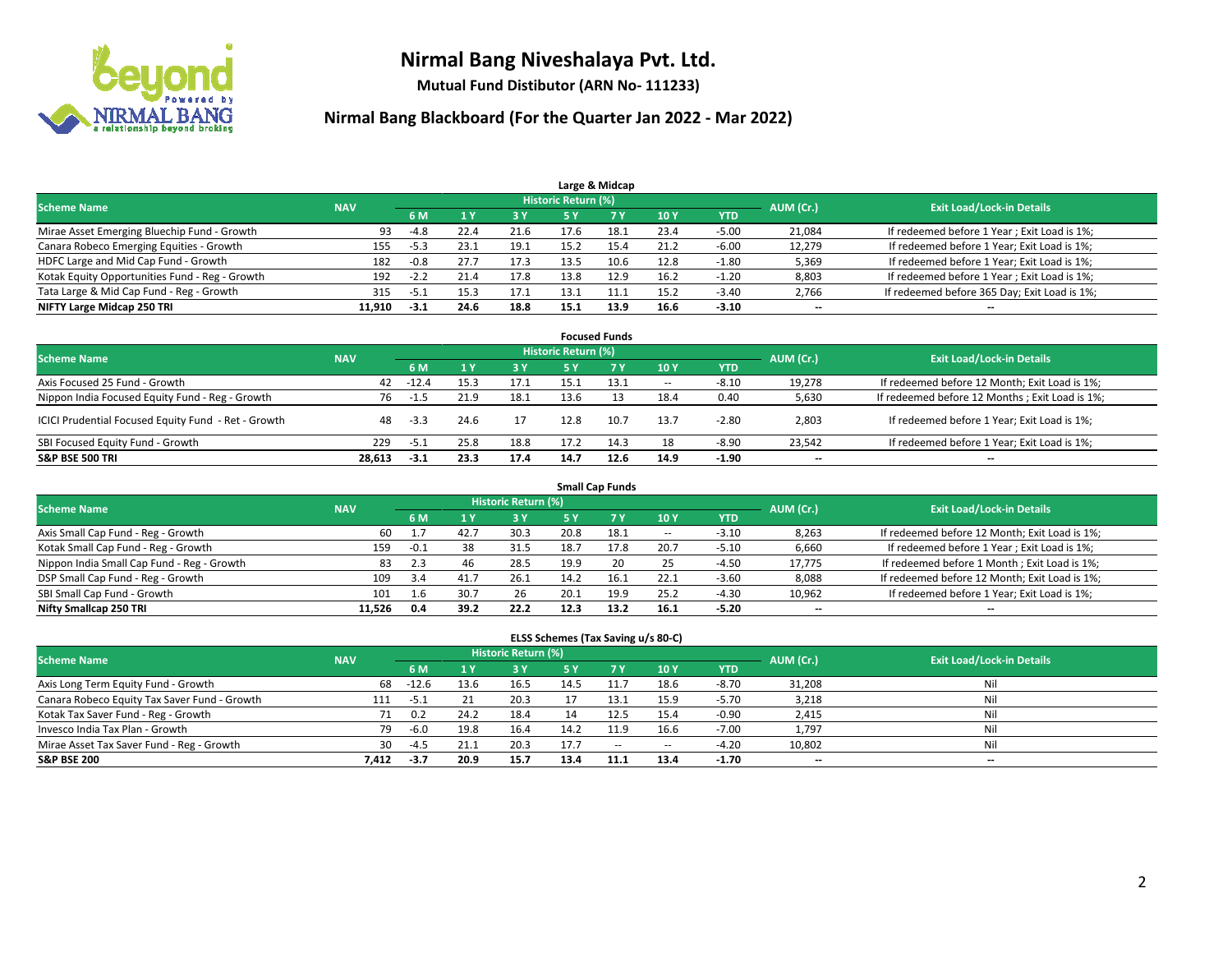

**Mutual Fund Distibutor (ARN No- 111233)**

| <b>Solution Oriented</b>                                  |            |        |      |                     |            |      |      |            |           |                                               |  |  |  |
|-----------------------------------------------------------|------------|--------|------|---------------------|------------|------|------|------------|-----------|-----------------------------------------------|--|--|--|
| <b>Scheme Name</b>                                        | <b>NAV</b> |        |      | Historic Return (%) |            |      |      |            | AUM (Cr.) | <b>Exit Load/Lock-in Details</b>              |  |  |  |
|                                                           |            | 6 M    | 1Y   | <b>3 Y</b>          | <b>5 Y</b> | 7 Y  | 10Y  | <b>YTD</b> |           |                                               |  |  |  |
| <b>HDFC Childrens Gift Fund</b>                           | 181        | $-2.3$ | 19.8 | 14.9                | 13         | 11.8 | 15.1 | $-2.20$    | 5,204     | Nil                                           |  |  |  |
| Tata Retirement Savings Fund - Moderate Plan - Reg        | 41         | $-6.2$ | 13.1 | 11.8                | 10.9       | 10.6 | 14.7 | $-5.50$    | 1,535     | If redeemed before 61 Month; Exit Load is 1%; |  |  |  |
| Tata Retirement Savings Fund - Progressive Plan -<br>Reg  | 41         | $-8.7$ | 13.2 | 12.7                | 11.8       | 11.4 | 14.5 | $-7.30$    | 1,153     | If redeemed before 61 Month; Exit Load is 1%; |  |  |  |
| Tata Retirement Savings Fund - Reg - Conservative<br>Plan | 25         | $-2.0$ | 6    | 7.8                 | 7.1        | 7.6  | 9.1  | $-1.70$    | 185       | If redeemed before 61 Month; Exit Load is 1%; |  |  |  |
| <b>S&amp;P BSE 200</b>                                    | 7,412      | $-3.7$ | 20.9 | 15.7                | 13.4       | 11.1 | 13.4 | -1.70      |           | --                                            |  |  |  |

| <b>Index Fund</b>                                             |            |        |              |                     |           |                                                |                          |            |           |                                               |  |  |  |
|---------------------------------------------------------------|------------|--------|--------------|---------------------|-----------|------------------------------------------------|--------------------------|------------|-----------|-----------------------------------------------|--|--|--|
| <b>Scheme Name</b>                                            | <b>NAV</b> |        |              | Historic Return (%) |           |                                                |                          |            | AUM (Cr.) | <b>Exit Load/Lock-in Details</b>              |  |  |  |
|                                                               |            | 6 M    | $\sqrt{1}$ Y | <b>3Y</b>           | <b>5Y</b> | 7 <sub>V</sub>                                 | <b>10Y</b>               | <b>YTD</b> |           |                                               |  |  |  |
| HDFC Index Fund-NIFTY 50 Plan                                 | 158        | $-3.7$ | 20.5         | 15.4                | 14.3      | 11.3                                           | 13.5                     | $-1.10$    | 4,812     | If redeemed before 3 Day; Exit Load is 0.25%; |  |  |  |
| ICICI Prudential Nifty Next 50 Index Fund - Growth            | 36         | $-5.1$ | 21.4         | 13.9                | 10.4      | 11.3                                           | 14.8                     | $-3.40$    | 1,919     | Nil                                           |  |  |  |
| Motilal Oswal Nifty Midcap 150 Index Fund - Reg -<br>Growth   | 19         | $-3.1$ | 25.4         | $\sim$              | $\sim$    | $\sim$                                         | $\hspace{0.05cm}$        | $-5.10$    | 461       | If redeemed before 15 Day; Exit Load is 1%;   |  |  |  |
| Motilal Oswal Nifty Smallcap 250 Index Fund - Reg -<br>Growth | 20         | $-0.4$ | 36.2         | $\sim$              | $\sim$    | $\hspace{0.1mm}-\hspace{0.1mm}-\hspace{0.1mm}$ | $\hspace{0.05cm} \cdots$ | $-5.40$    | 241       | If redeemed before 15 Day; Exit Load is 1%;   |  |  |  |
| UTI Nifty Index Fund - Growth                                 | 114        | $-3.7$ | 20.7         | 15.6                | 14.5      | 11.4                                           | 13.5                     | $-1.00$    | 6,135     | Nil                                           |  |  |  |
| Nifty 50 TRI                                                  | 24,670     | $-3.5$ | 21.1         | 16.1                | 14.9      | 11.9                                           | 14.1                     | $-1.00$    | $- -$     | $\overline{\phantom{a}}$                      |  |  |  |

| <b>Contra/Value Fund</b>                |            |        |      |                     |      |      |      |         |           |                                              |  |  |  |
|-----------------------------------------|------------|--------|------|---------------------|------|------|------|---------|-----------|----------------------------------------------|--|--|--|
| <b>Scheme Name</b>                      | <b>NAV</b> |        |      | Historic Return (%) |      |      |      |         | AUM (Cr.) | <b>Exit Load/Lock-in Details</b>             |  |  |  |
|                                         |            | 6 M    |      | 3 Y                 |      |      | 10Y  | YTD     |           |                                              |  |  |  |
| Invesco India Contra Fund - Growth      | 74         | $-4.1$ | 19.9 | 16.1                | 14.6 | 13.2 | 17.2 | $-4.10$ | 8,203     | If redeemed before 1 Year; Exit Load is 1%;  |  |  |  |
| IDFC Sterling Value Fund - Reg - Growth | 87         | 3.3    | 39.6 | 20                  |      |      | 17.2 | $-3.40$ | 4,268     | If redeemed before 365 Day; Exit Load is 1%; |  |  |  |
| SBI Contra Fund - Growth                | 197        | 0.7    | 32.2 | 22.4                | 15   |      | 14.5 | $-3.10$ | 3,773     | If redeemed before 1 Year; Exit Load is 1%;  |  |  |  |
| UTI Value Opportunities Fund - Growth   | 97         | $-4.5$ | 20.3 | 17.1                | 13.6 | 10.2 | 13.2 | $-3.10$ | 6,384     | If redeemed before 1 Year; Exit Load is 1%;  |  |  |  |
| <b>S&amp;P BSE 500 TRI</b>              | 28,613     | $-3.1$ | 23.3 | 17.4                | 14.7 | 12.6 | 14.9 | $-1.90$ | $- -$     | $- -$                                        |  |  |  |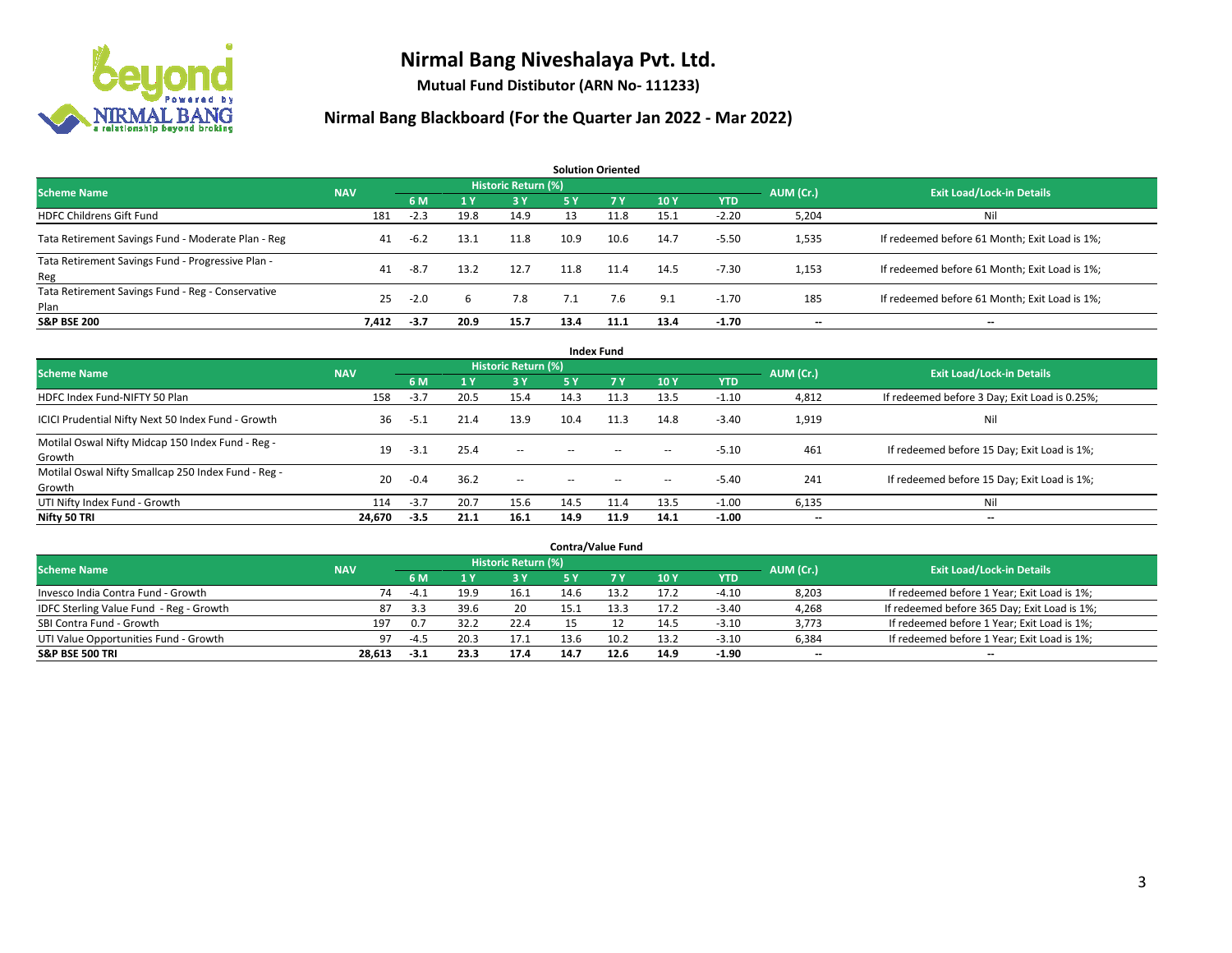

**Mutual Fund Distibutor (ARN No- 111233)**

| Sector/Thematic                                                           |            |        |      |                     |                          |      |      |            |                          |                                              |  |  |
|---------------------------------------------------------------------------|------------|--------|------|---------------------|--------------------------|------|------|------------|--------------------------|----------------------------------------------|--|--|
| <b>Scheme Name</b>                                                        | <b>NAV</b> |        |      | Historic Return (%) |                          |      |      |            | AUM (Cr.)                | <b>Exit Load/Lock-in Details</b>             |  |  |
|                                                                           |            | 6 M    | 1Y   | 3Y                  | 5 Y                      | 7Y   | 10Y  | <b>YTD</b> |                          |                                              |  |  |
| Aditya Birla Sun Life PSU Equity Fund - Reg - Growth                      | 15         | 8.3    | 33.9 | $\sim$ $-$          |                          |      | --   | 7.80       | 894                      | If redeemed before 30 Day; Exit Load is 1%;  |  |  |
| Canara Robeco Consumer Trends Fund - Reg -<br>Growth                      | 63         | $-6.0$ | 17.2 | 17.8                | 15.4                     | 13.9 | 17.2 | $-5.70$    | 757                      | If redeemed before 1 Year: Exit Load is 1%:  |  |  |
| Edelweiss Recently Listed IPO Fund - Reg - Growth                         | 18         | $-9.6$ | 24.6 | 28.4                | $\overline{\phantom{a}}$ |      | --   | $-13.30$   | 979                      | If redeemed before 180 Day; Exit Load is 2%; |  |  |
| Mirae Asset Great Consumer Fund - Growth                                  | 52         | $-6.1$ | 20.7 | 15.3                | 15.6                     | 12.9 | 17   | $-5.40$    | 1,585                    | If redeemed before 1 Year; Exit Load is 1%;  |  |  |
| <b>ICICI Prudential Technology Fund - Growth</b>                          | 162        | $-1.7$ | 52.6 | 39.9                | 31.9                     | 21.7 | 24.3 | $-7.00$    | 8,184                    | If redeemed before 15 Day; Exit Load is 1%;  |  |  |
| Nippon India Pharma Fund - Reg - Growth                                   | 289        | $-7.1$ | 19.1 | 24.4                | 16.3                     | 11.2 | 18.1 | $-8.00$    | 4,750                    | If redeemed before 1 Month; Exit Load is 1%; |  |  |
| BNP Paribas India Consumption Fund - Reg - Growth                         | #N/A       | #N/A   | #N/A | #N/A                | #N/A                     | #N/A | #N/A | #N/A       | #N/A                     | #N/A                                         |  |  |
| ICICI Prudential Banking and Financial Services Fund -<br>Retail - Growth | 79         | $-8.2$ | 11.2 | 7.9                 | 9.4                      | 11.6 | 16.7 | $-2.70$    | 4,122                    | If redeemed before 15 Day; Exit Load is 1%;  |  |  |
| <b>S&amp;P BSE 500 TRI</b>                                                | 28,613     | $-3.1$ | 23.3 | 17.4                | 14.7                     | 12.6 | 14.9 | $-1.90$    | $\overline{\phantom{a}}$ | $\overline{\phantom{a}}$                     |  |  |

| <b>Dynamic Asset Allocation Funds</b>            |            |        |      |                            |                          |                          |                          |            |           |                                               |  |  |  |
|--------------------------------------------------|------------|--------|------|----------------------------|--------------------------|--------------------------|--------------------------|------------|-----------|-----------------------------------------------|--|--|--|
| <b>Scheme Name</b>                               | <b>NAV</b> |        |      | <b>Historic Return (%)</b> |                          |                          |                          |            | AUM (Cr.) | <b>Exit Load/Lock-in Details</b>              |  |  |  |
|                                                  |            | 6 M    |      | $-3V$                      | 5 Y                      | 7 <sup>V</sup>           | 10Y                      | <b>YTD</b> |           |                                               |  |  |  |
| ICICI Prudential Balanced Advantage Fund - Reg - | 49         | 1.4    | 12.2 | 12                         | 10.3                     | 9.9                      | 13                       | 0.20       | 38,606    | If redeemed before 1 Year; Exit Load is 1%;   |  |  |  |
| Growth                                           |            |        |      |                            |                          |                          |                          |            |           |                                               |  |  |  |
| Nippon India Balanced Advantage Fund - Reg -     | 119        | $-2.2$ | 10.5 | 10                         | 9.3                      | 8.5                      | 12.4                     | $-1.50$    | 5,735     | If redeemed before 12 Month; Exit Load is 1%; |  |  |  |
| Growth                                           |            |        |      |                            |                          |                          |                          |            |           |                                               |  |  |  |
| Tata Balanced Advantage Fund - Reg - Growth      | 15         | 0.0    | 12.3 | 13.1                       | $\overline{\phantom{a}}$ | $\overline{\phantom{a}}$ | $\overline{\phantom{a}}$ | $-0.10$    | 4.448     | If redeemed before 90 Day; Exit Load is 1%;   |  |  |  |
| Edelweiss Balanced Advantage Fund - Growth       | 35         | $-2.4$ | 13.9 | 15.2                       | 12.1                     | 9.5                      | 11.6                     | $-1.80$    | 7,472     | If redeemed before 365 Day; Exit Load is 1%;  |  |  |  |
| Kotak Balanced Advantage Fund - Reg - Growth     | 14         | $-1.4$ | 9.2  | 11.5                       | $\overline{\phantom{a}}$ | $\overline{\phantom{a}}$ | $\overline{\phantom{a}}$ | $-1.30$    | 13,064    | If redeemed before 1 Year; Exit Load is 1%;   |  |  |  |
| NIFTY 50 Hybrid Composite Debt 65:35 Index       | 14.501     | $-1.9$ | 15.5 | 14.2                       | 12.8                     | 10.9                     | 12.4                     | $-0.40$    | $- -$     | $\overline{\phantom{a}}$                      |  |  |  |

| <b>Hybrid Aggressive</b>                        |            |        |      |                            |      |       |                          |         |           |                                               |  |  |  |  |
|-------------------------------------------------|------------|--------|------|----------------------------|------|-------|--------------------------|---------|-----------|-----------------------------------------------|--|--|--|--|
| <b>Scheme Name</b>                              | <b>NAV</b> |        |      | <b>Historic Return (%)</b> |      |       |                          |         | AUM (Cr.) | <b>Exit Load/Lock-in Details</b>              |  |  |  |  |
|                                                 |            | 6 M    |      | <b>3Y</b>                  | 5 Y  |       | 10Y                      | YTD     |           |                                               |  |  |  |  |
| Canara Robeco Equity Hybrid Fund - Growth       | 240        | $-3.8$ |      | 15.5                       |      | 11.7  | 14.5                     | $-2.90$ | 7,387     | If redeemed before 1 Year; Exit Load is 1%;   |  |  |  |  |
| DSP Equity & Bond Fund - Growth                 | 224        | $-6.7$ | 13.1 | 14.8                       | 11.6 |       | 13.3                     | $-5.80$ | 7,305     | If redeemed before 12 Month; Exit Load is 1%; |  |  |  |  |
| SBI Equity Hybrid Fund - Growth                 | 201        | $-1.7$ | 18.8 | 15.3                       | 13.4 |       | 15.8                     | $-0.90$ | 48,845    | If redeemed before 12 Month; Exit Load is 1%; |  |  |  |  |
| Mirae Asset Hybrid - Equity Fund - Reg - Growth | 22         | $-3.2$ | 16.5 | 13.9                       | 12.5 | $- -$ | $\overline{\phantom{a}}$ | $-2.70$ | 6,403     | If redeemed before 1 Year; Exit Load is 1%;   |  |  |  |  |
| NIFTY 50 Hybrid Composite Debt 65:35 Index      | 14.501     | $-1.9$ | 15.5 | 14.2                       | 12.8 | 10.9  | 12.4                     | $-0.40$ | $- -$     | $\overline{\phantom{a}}$                      |  |  |  |  |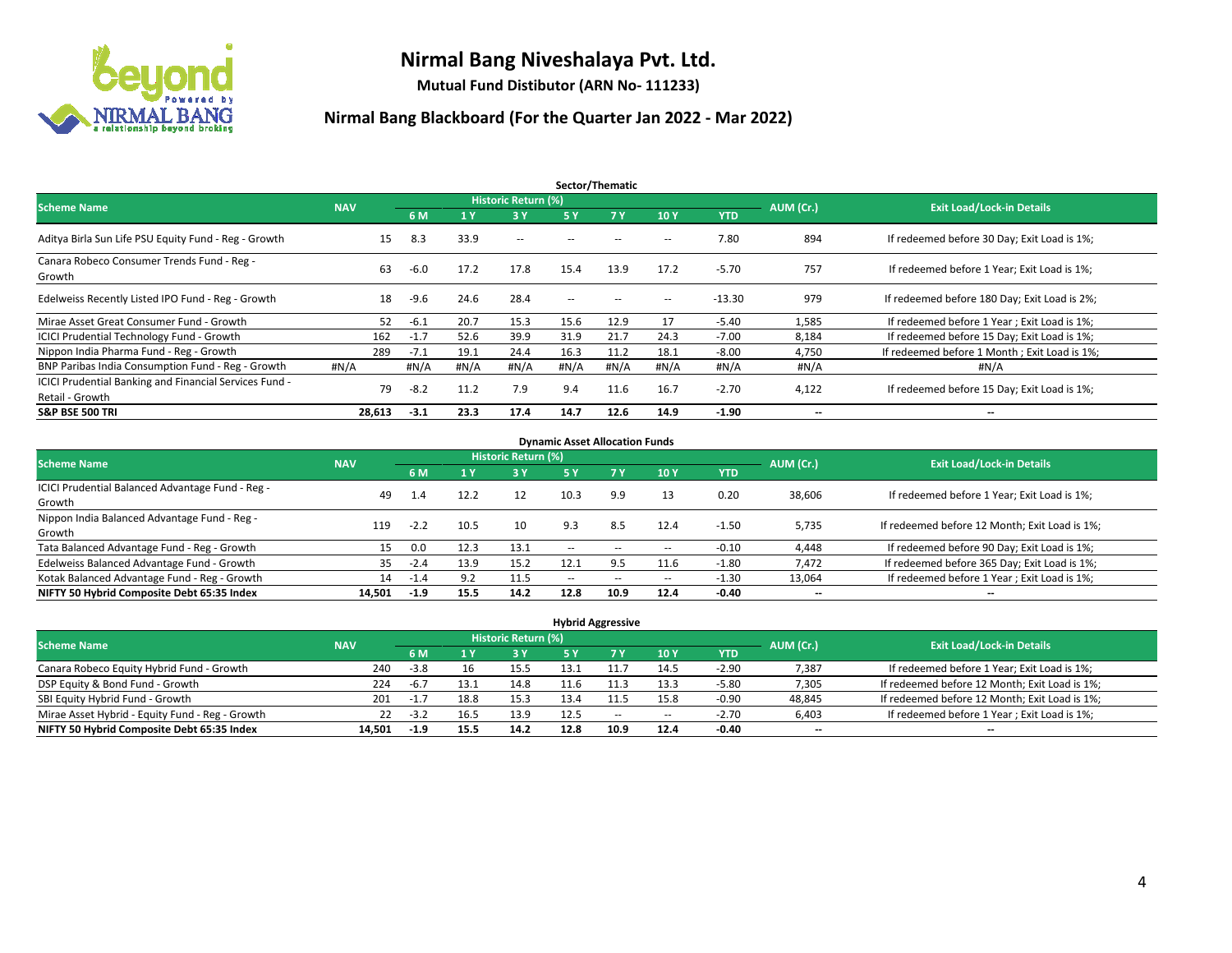

**Mutual Fund Distibutor (ARN No- 111233)**

| <b>Multi-Asset Allocation Funds</b>                |            |        |      |                     |               |        |        |            |                          |                                               |  |  |  |
|----------------------------------------------------|------------|--------|------|---------------------|---------------|--------|--------|------------|--------------------------|-----------------------------------------------|--|--|--|
| <b>Scheme Name</b>                                 | <b>NAV</b> |        |      | Historic Return (%) |               |        |        |            | AUM (Cr.)                | <b>Exit Load/Lock-in Details</b>              |  |  |  |
|                                                    |            | 6 M    |      | 3 Y                 | 5 Y           |        | 10Y    | <b>YTD</b> |                          |                                               |  |  |  |
| HDFC Multi - Asset Fund - Growth                   | 47         | -0.6   | 15.8 | 13.9                | 10.2          | - q -  | 10.2   | $-2.00$    | 1,438                    | If redeemed before 12 Month; Exit Load is 1%; |  |  |  |
| Nippon India Multi Asset Fund - Reg - Growth       |            |        | 19.2 | $\sim$              | $\sim$ $\sim$ | $\sim$ | $\sim$ | 0.30       | 1,170                    | If redeemed before 1 Year; Exit Load is 1%;   |  |  |  |
| Tata Multi Asset Opportunities Fund - Reg - Growth | 15.        | 1.5    | 18.5 | $\sim$              | $- -$         | $- -$  | $\!-$  | 0.30       | 1,269                    | If redeemed before 365 Day; Exit Load is 1%;  |  |  |  |
| NIFTY 50 Hybrid Composite Debt 65:35 Index         | 14.501     | $-1.9$ | 15.5 | 14.2                | 12.8          | 10.9   | 12.4   | -0.40      | $\overline{\phantom{a}}$ | $\overline{\phantom{a}}$                      |  |  |  |

|                                               |            |      |      |      |           | Gold                             |     |      |                          |                                                                  |
|-----------------------------------------------|------------|------|------|------|-----------|----------------------------------|-----|------|--------------------------|------------------------------------------------------------------|
| <b>Scheme Name</b>                            | <b>NAV</b> |      |      |      | AUM (Cr.) | <b>Exit Load/Lock-in Details</b> |     |      |                          |                                                                  |
|                                               |            | 6 M  |      | 3 Y  | 5 V       |                                  | 10Y | YTD  |                          |                                                                  |
| <b>HDFC Gold Fund - Growth</b>                | 16         | 11.2 | 14.6 | 16   |           | 8.8                              | 4.9 | 7.60 | 1,330                    | If redeemed before 6 Months; Exit Load is 2%; If redeemed bet. 6 |
|                                               |            |      |      |      |           |                                  |     |      |                          | Months to 12 Months; Exit Load is 1%;                            |
| Kotak Gold Fund - Reg - Growth                |            | 10.1 |      | 16.1 |           | 8.8                              | 4.7 | 6.50 | 1,224                    | If redeemed before 1 Year; Exit Load is 1%;                      |
| Nippon India Gold Savings Fund - Reg - Growth | 21         | 11.5 |      | 16   | 10.7      | 8.6                              | 4.6 | 7.80 | 1,449                    | If redeemed before 15 Day; Exit Load is 1%;                      |
| <b>Prices of Gold</b>                         | 51.780     | 12.4 | 16   | 17.3 | 12.4      | 10.2                             | 6.5 | 8.10 | $\overline{\phantom{a}}$ | --                                                               |

| <b>Arbitrage Fund</b>                      |            |                                  |     |     |     |     |  |     |            |        |                                                 |  |  |  |
|--------------------------------------------|------------|----------------------------------|-----|-----|-----|-----|--|-----|------------|--------|-------------------------------------------------|--|--|--|
| <b>Scheme Name</b>                         | AUM (Cr.)  | <b>Exit Load/Lock-in Details</b> |     |     |     |     |  |     |            |        |                                                 |  |  |  |
|                                            | <b>NAV</b> |                                  | 1 M | : M | 6 M |     |  | 3 Y | <b>YTD</b> |        |                                                 |  |  |  |
| IDFC Arbitrage Fund - Reg - Growth         |            | 26                               | 0.3 |     | 3.2 |     |  | 4.3 | 3.40       | 5,413  | If redeemed before 1 Month; Exit Load is 0.25%; |  |  |  |
| Kotak Equity Arbitrage Fund - Reg - Growth |            | 30                               | 0.2 |     | 3.6 |     |  | 4.6 | 3.80       | 25,208 | If redeemed before 30 Day; Exit Load is 0.25%;  |  |  |  |
| Tata Arbitrage Fund - Reg - Growth         |            |                                  | 0.0 |     |     | 3.8 |  | 4.8 | 3.20       | 11.179 | If redeemed before 30 Day; Exit Load is 0.25%;  |  |  |  |
| Nippon India Arbitrage Fund - Reg - Growth |            |                                  | 0.0 |     |     |     |  | 4.6 | 3.50       | 11,509 | If redeemed before 1 Month; Exit Load is 0.25%; |  |  |  |

|                                                     |                          |     |     |                            |     | <b>Overnight Fund</b> |                          |                 |                          |                                  |
|-----------------------------------------------------|--------------------------|-----|-----|----------------------------|-----|-----------------------|--------------------------|-----------------|--------------------------|----------------------------------|
| <b>Scheme Name</b>                                  | <b>NAV</b>               |     |     | <b>Historic Return (%)</b> |     |                       | <b>YTM</b>               | Avg             | AUM (Cr.)                | <b>Exit Load/Lock-in Details</b> |
|                                                     |                          | 1W  | 2 W | 1 M                        | 3 M | 1Y                    |                          | <b>Maturity</b> |                          |                                  |
| Aditya Birla Sun Life Overnight Fund - Reg - Growth | 1.144                    | 3.3 | 3.3 | 3.2                        | 3.3 | 3.2                   | 3.24                     | $\mathbf{0}$    | 11,089                   | Nil                              |
| IDFC Overnight Fund - Reg - Growth                  | 1,129                    | 3.3 | 3.3 | 3.2                        | 3.3 | 3.2                   | 3.28                     | 0.01            | 2,615                    | Nil                              |
| Tata Overnight Fund - Reg - Growth                  | 1,117                    | 3.3 |     | 3.2                        | 3.3 |                       | 3.24                     | 0.01            | 1,450                    | Nil                              |
| Nippon India Overnight Fund - Reg - Growth          | 114                      | 3.4 | 3.3 | 3.3                        |     |                       | 3.26                     | 0.01            | 10,603                   | Nil                              |
| <b>CRISIL Liquid Fund Index</b>                     | $\overline{\phantom{a}}$ | 3.7 |     | 3.9                        | 3.8 | 3.7                   | $\overline{\phantom{a}}$ | $- -$           | $\overline{\phantom{a}}$ | $-$                              |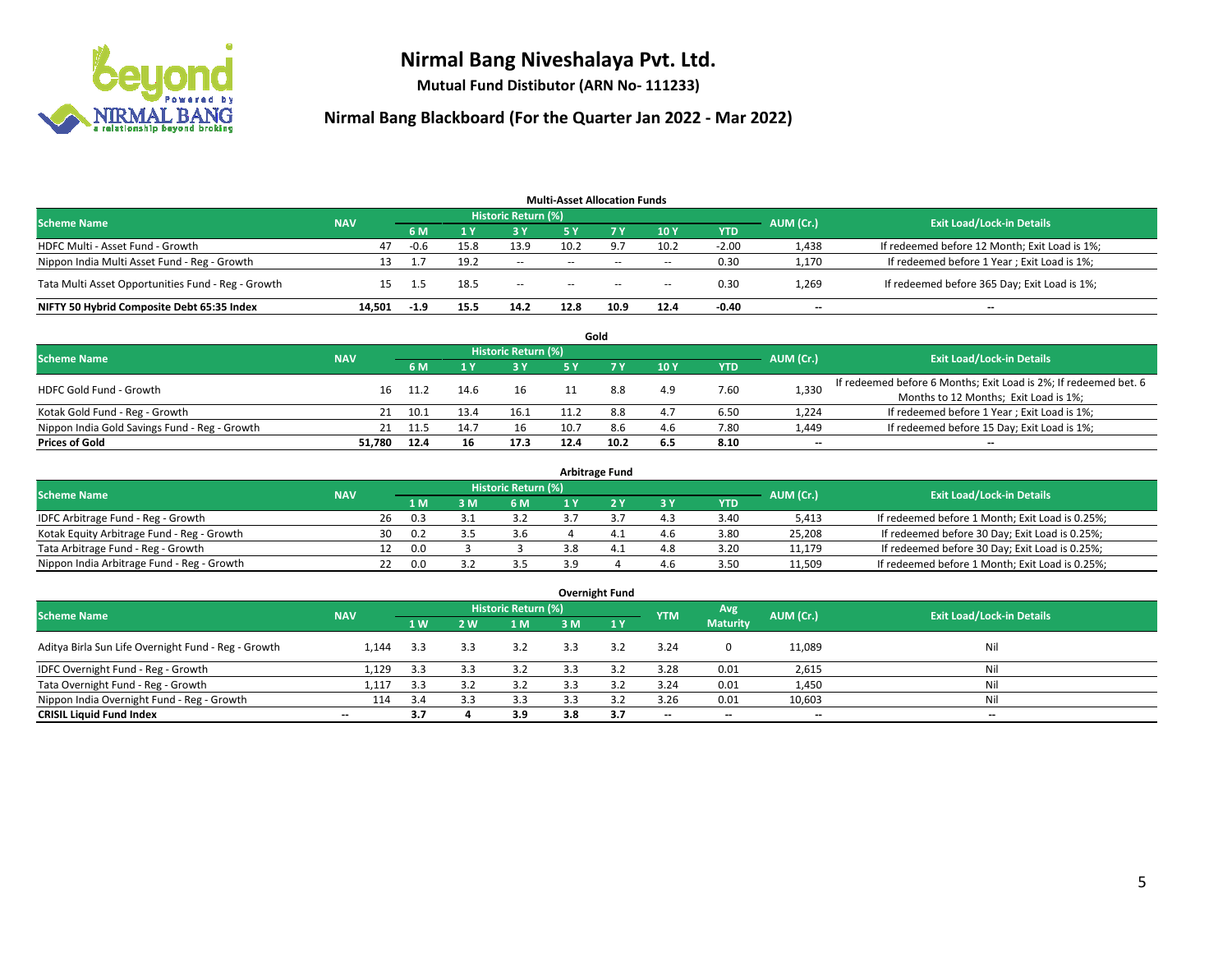

**Mutual Fund Distibutor (ARN No- 111233)**

| <b>Liquid Funds</b>                              |                          |                |     |                            |     |     |                          |                          |           |                                  |  |  |  |
|--------------------------------------------------|--------------------------|----------------|-----|----------------------------|-----|-----|--------------------------|--------------------------|-----------|----------------------------------|--|--|--|
| <b>Scheme Name</b>                               | <b>NAV</b>               |                |     | <b>Historic Return (%)</b> |     |     | <b>YTM</b>               | Avg                      | AUM (Cr.) | <b>Exit Load/Lock-in Details</b> |  |  |  |
|                                                  |                          | 1 <sub>W</sub> | 2 W | 1 M                        | 3 M |     |                          | <b>Maturity</b>          |           |                                  |  |  |  |
| Aditya Birla Sun Life Liquid Fund - Reg - Growth | 340                      | 3.6            | 3.8 | 3.6                        |     |     | 3.91                     | 0.12                     | 34,335    | *Ref Footnote                    |  |  |  |
| ICICI Prudential Liquid Fund - Reg - Growth      | 313                      | -3.5           |     | 3.5                        |     |     | 3.72                     | 0.09                     | 42,893    | *Ref Footnote                    |  |  |  |
| Kotak Liquid Fund - Reg - Growth                 | 4,276                    | 3.5            |     | 3.5                        |     |     | 3.77                     | 0.11                     | 31,498    | *Ref Footnote                    |  |  |  |
| Nippon India Liquid Fund - Reg - Growth          | 5,161                    | 3.5            |     |                            |     |     | 3.78                     | 0.10                     | 23,183    | *Ref Footnote                    |  |  |  |
| Mahindra Manulife Liquid Fund - Reg - Growth     | 1,374                    | 3.6            |     | 3.5                        |     | 3.4 | 3.71                     | 0.07                     | 1,665     | *Ref Footnote                    |  |  |  |
| <b>CRISIL Liquid Fund Index</b>                  | $\overline{\phantom{a}}$ | 3.7            |     | 3.9                        | 3.8 | 3.7 | $\overline{\phantom{a}}$ | $\overline{\phantom{a}}$ | $- -$     | $- -$                            |  |  |  |

| <b>Ultra Short Fund</b>                           |            |      |     |                     |     |           |            |                 |           |                                  |  |  |  |
|---------------------------------------------------|------------|------|-----|---------------------|-----|-----------|------------|-----------------|-----------|----------------------------------|--|--|--|
| <b>Scheme Name</b>                                | <b>NAV</b> |      |     | Historic Return (%) |     |           | <b>YTM</b> | Avg             | AUM (Cr.) | <b>Exit Load/Lock-in Details</b> |  |  |  |
|                                                   |            | 1 M  | 3 M | 6 M                 |     | <b>3Y</b> |            | <b>Maturity</b> |           |                                  |  |  |  |
| HDFC Ultra Short Term Fund - Reg - Growth         |            | 4.0  | 3.8 | 3.4                 |     |           | 4.47       | 0.51            | 13,556    | Nil                              |  |  |  |
| ICICI Prudential Ultra Short Term Fund - Growth   | 22         | 3.7  |     | 3.6                 |     |           | 4.43       | 0.29            | 11,898    | Nil                              |  |  |  |
| UTI Ultra Short Term Fund - Growth                | 3,458      | -3.8 |     | 6.4                 | 6.2 | 4.6       | 4.54       | 0.44            | 2,084     | Nil                              |  |  |  |
| Aditya Birla Sun Life Savings Fund - Reg - Growth | 440        | 4.4  | 4.4 | 3.9                 | 4.2 | -6.1      | 4.79       | 0.52            | 15,456    | Nil                              |  |  |  |
| <b>NIFTY Ultra Short Duration Debt Index</b>      | 4,428      | 4.1  | 4.1 | 3.9                 | 4.1 | 5.4       | $-$        | $-$             | $- -$     | $- -$                            |  |  |  |

| <b>Money Market Fund</b>                                   |            |       |     |                            |     |     |                          |                 |           |                                               |  |  |  |
|------------------------------------------------------------|------------|-------|-----|----------------------------|-----|-----|--------------------------|-----------------|-----------|-----------------------------------------------|--|--|--|
| <b>Scheme Name</b>                                         | <b>NAV</b> |       |     | <b>Historic Return (%)</b> |     |     | <b>YTM</b>               | Avg             | AUM (Cr.) | <b>Exit Load/Lock-in Details</b>              |  |  |  |
|                                                            |            | 1 M / | 3M  | 6 M                        |     | 3Y  |                          | <b>Maturity</b> |           |                                               |  |  |  |
| Aditya Birla Sun Life Money Manager Fund - Reg -<br>Growth | 296        | 4.3   | 4.2 | 3.9                        | 4   | 5.8 | 4.39                     | 0.38            | 16,480    | Nil                                           |  |  |  |
| SBI Savings Fund - Growth                                  | 34         | 4.0   | 3.8 | 3.4                        | 3.4 |     | 4.26                     | 0.31            | 24,757    | If redeemed before 3 Days; Exit Load is 0.1%; |  |  |  |
| HDFC Money Market Fund - Growth                            | 4,586      | 4.3   | 4.1 | 3.8                        | 3.9 | 5.8 | 4.34                     | 0.39            | 13,273    | Nil                                           |  |  |  |
| Nippon India Money Market Fund - Reg - Growth              | 3,318      | 4.4   | 4.3 | 3.9                        | 3.9 |     | 4.27                     | 0.38            | 9,248     | Nil                                           |  |  |  |
| Tata Money Market Fund - Reg - Growth                      | 3,782      | 4.6   | 4.2 | 3.8                        |     | 5.7 | 4.23                     | 0.32            | 7,795     | Nil                                           |  |  |  |
| <b>CRISIL Liquid Fund Index</b>                            | $-$        | 3.9   | 3.8 | 3.7                        | 3.7 | 4.7 | $\overline{\phantom{a}}$ | --              | $- -$     | $- -$                                         |  |  |  |

| <b>Short Term Fund</b>                      |            |    |     |  |                     |  |  |            |                 |           |                                  |  |  |  |
|---------------------------------------------|------------|----|-----|--|---------------------|--|--|------------|-----------------|-----------|----------------------------------|--|--|--|
| <b>Scheme Name</b>                          | <b>NAV</b> |    |     |  | Historic Return (%) |  |  | <b>YTM</b> | Avg             | AUM (Cr.) | <b>Exit Load/Lock-in Details</b> |  |  |  |
|                                             |            |    | 1 M |  | 6 M                 |  |  |            | <b>Maturity</b> |           |                                  |  |  |  |
| HDFC Short Term Debt Fund - Growth          |            | 26 | 3.0 |  |                     |  |  | 5.57       | 3.02            | 15,345    | Nil                              |  |  |  |
| Nippon India Short Term Fund - Reg - Growth |            | 43 |     |  | י ג                 |  |  | 5.67       | 2.38            | 7,957     | Nil                              |  |  |  |
| ICICI Prudential Short Term Fund - Growth   |            | 48 | 3.5 |  | 2.3                 |  |  | 5.61       | 4.32            | 19,227    | Nil                              |  |  |  |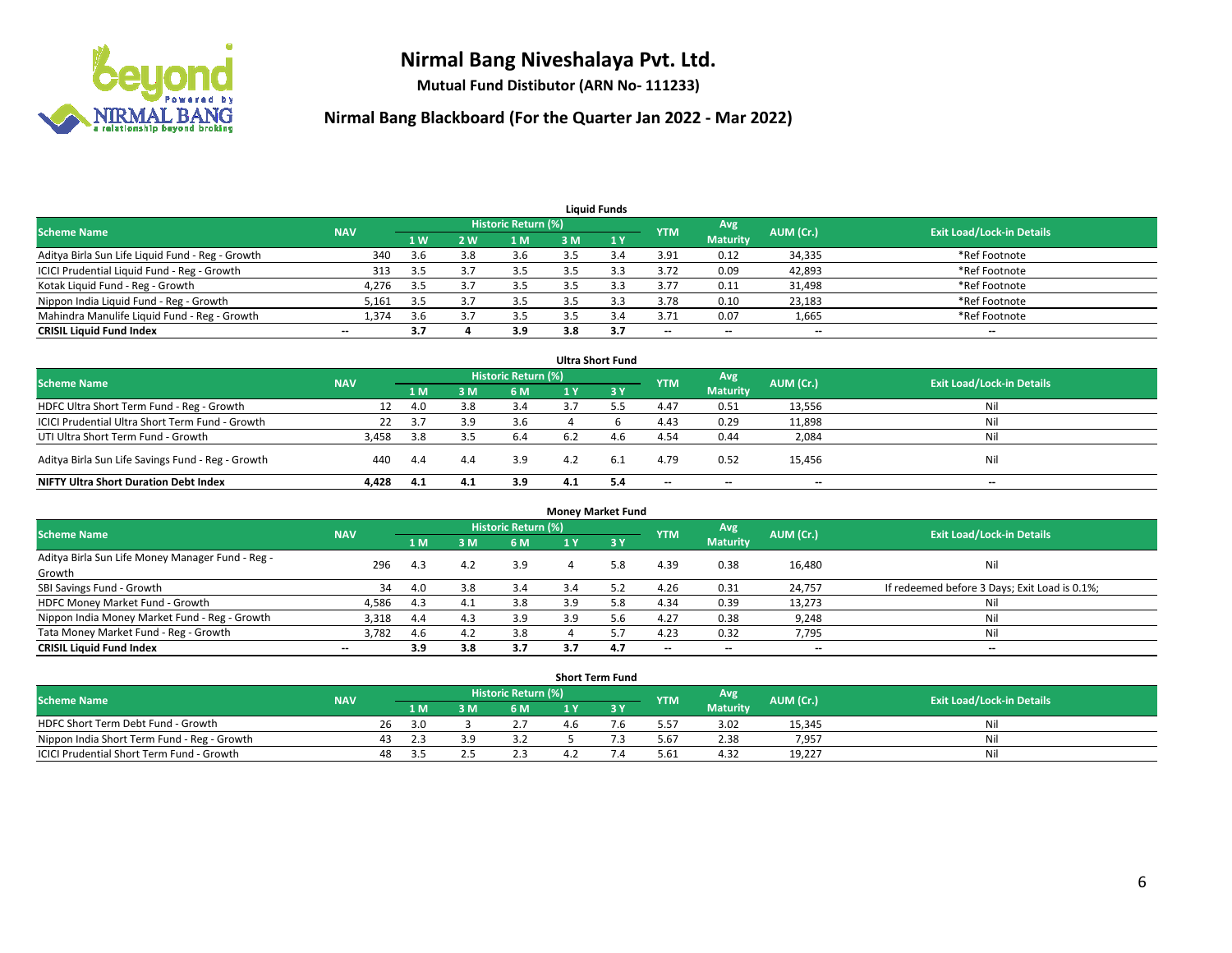

**Mutual Fund Distibutor (ARN No- 111233)**

| <b>Low Duration Fund</b>                          |            |     |     |                     |     |                               |            |                 |           |                                  |  |  |  |
|---------------------------------------------------|------------|-----|-----|---------------------|-----|-------------------------------|------------|-----------------|-----------|----------------------------------|--|--|--|
| <b>Scheme Name</b>                                | <b>NAV</b> |     |     | Historic Return (%) |     |                               | <b>YTM</b> | Avg             | AUM (Cr.) | <b>Exit Load/Lock-in Details</b> |  |  |  |
|                                                   |            | 1 M | 3M  | 6 M                 | 1 Y | $\overline{3}$ $\overline{V}$ |            | <b>Maturity</b> |           |                                  |  |  |  |
| <b>HDFC Low Duration Fund - Growth</b>            | 47         | 4.5 | 3.5 | 3.2                 |     | 6.2                           | 4.92155    | 2.35            | 18,438    | Nil                              |  |  |  |
| ICICI Prudential Savings Fund - Reg - Growth      | 433        | 6.6 | 2.8 | 2.3                 | 3.9 | 6.5                           | 4.96       | 5.65            | 24,605    | Nil                              |  |  |  |
| Nippon India Low Duration Fund - Reg - Growth     | 3,044      | 3.4 | 4.1 | 3.5                 | 4.3 |                               | 4.95       | 0.83            | 10,958    | Nil                              |  |  |  |
| Mirae Asset Savings Fund - Regular Savings Plan - | 1.840      | 3.6 | 3.3 | 2.9                 | 3.3 | 4.8                           | 4.52       | 0.62            | 782       | Nil                              |  |  |  |
| Growth                                            |            |     |     |                     |     |                               |            |                 |           |                                  |  |  |  |
| Kotak Low Duration Fund - Std - Growth            | 2,725      | 3.9 | 3.2 | 2.8                 | 3.8 | 6.1                           | 5.08       | 2.16            | 9,221     | Nil                              |  |  |  |

| <b>Banking &amp; PSU Bond Funds</b>                 |            |    |     |     |                     |  |        |            |                 |           |                                  |  |  |  |
|-----------------------------------------------------|------------|----|-----|-----|---------------------|--|--------|------------|-----------------|-----------|----------------------------------|--|--|--|
| <b>Scheme Name</b>                                  | <b>NAV</b> |    |     |     | Historic Return (%) |  |        | <b>YTM</b> | Avg             | AUM (Cr.) | <b>Exit Load/Lock-in Details</b> |  |  |  |
|                                                     |            |    | 1 M |     | 6 M                 |  |        |            | <b>Maturity</b> |           |                                  |  |  |  |
| HDFC Banking and PSU Debt Fund - Reg - Growth       |            | 19 |     | ه ۱ | 2.7                 |  |        | 5.53       | 3.45            | 7.744     | Nil                              |  |  |  |
| Tata Banking & PSU Debt Fund - Reg - Growth         |            |    |     |     |                     |  | $\sim$ | 5.12       | 1.90            | 368       | Nil                              |  |  |  |
| Kotak Banking and PSU Debt Fund - Reg - Growth      |            | 53 |     |     | 2.8                 |  |        | 5.68       | 4.55            | 8,981     | Nil                              |  |  |  |
| Nippon India Banking & PSU Debt Fund - Reg - Growth |            |    |     |     | 2.9                 |  |        | 5.43       | 3.17            | 4.745     | Nil                              |  |  |  |

| <b>Corporate Bond Funds</b>                         |            |     |     |                            |     |      |            |                        |           |                                  |  |
|-----------------------------------------------------|------------|-----|-----|----------------------------|-----|------|------------|------------------------|-----------|----------------------------------|--|
| <b>Scheme Name</b>                                  | <b>NAV</b> |     |     | <b>Historic Return (%)</b> |     |      | <b>YTM</b> | Avg<br><b>Maturity</b> | AUM (Cr.) | <b>Exit Load/Lock-in Details</b> |  |
|                                                     |            | 1 M | 3 М | 6 M                        | 1 Y | -3 Y |            |                        |           |                                  |  |
| ICICI Prudential Corporate Bond Fund - Reg - Growth | 24         | 3.2 |     | 2.4                        | 4.3 |      | 5.54       | 4.95                   | 17,480    | Nil                              |  |
| IDFC Corporate Bond Fund - Reg - Growth             | 16         |     |     | 2.8                        | 4.8 |      | 5.28       | 2.07                   | 19,500    | Nil                              |  |
| HDFC Corporate Bond Fund - Growth                   | 26         | 4.2 |     | 2.7                        | 4.9 |      | 5.59       | 4.33                   | 25,999    | Nil                              |  |
| Kotak Corporate Bond Fund - Std - Growth            | 3.030      | 3.7 |     |                            |     |      | 5.3        | 2.76                   | 11,556    | Nil                              |  |
| Axis Corporate Debt Fund - Reg - Growth             | 14         | 4.0 |     |                            |     | 6.5  | 5.4        | 2.52                   | 4,629     | Nil                              |  |

|                                                   |            |    |     |     |                            |     | <b>Credit Risk Fund</b> |            |                        |           |                                                                       |
|---------------------------------------------------|------------|----|-----|-----|----------------------------|-----|-------------------------|------------|------------------------|-----------|-----------------------------------------------------------------------|
| <b>Scheme Name</b>                                | <b>NAV</b> |    |     |     | <b>Historic Return (%)</b> |     |                         | <b>YTM</b> | Avg<br><b>Maturity</b> | AUM (Cr.) | <b>Exit Load/Lock-in Details</b>                                      |
|                                                   |            |    | 1 M | 3 M | 6 M                        | 1 Y | $\sqrt{3}$ Y            |            |                        |           |                                                                       |
| <b>ICICI Prudential Credit Risk Fund - Growth</b> |            | 25 | 2.9 |     | 5.3                        | 6.8 | 8.3                     | 6.84       | 2.69                   | 8,420     | If redeemed before 1 Year; Exit Load is 1%;                           |
| HDFC Credit Risk Debt Fund - Reg - Growth         |            | 19 | 3.3 | 4.3 |                            | 6.9 | 8.5                     | 6.66       | 3.18                   | 8,984     | If redeemed before 12 Month; Exit Load is 1%; If redeemed bet. 12     |
|                                                   |            |    |     |     |                            |     |                         |            |                        |           | Month to 18 Month; Exit Load is 0.5%;                                 |
| SBI Credit Risk Fund - Growth                     |            |    |     |     |                            |     |                         |            |                        |           | If redeemed before 12 Month; Exit Load is 3%; If redeemed bet. 12     |
|                                                   |            | 36 | 3.2 | 4.3 | 3.6                        | 5.6 | 6.6                     | 6.43       | 1.98                   |           | 3,231 Month to 24 Month; Exit Load is 1.5%; If redeemed bet. 24 Month |
|                                                   |            |    |     |     |                            |     |                         |            |                        |           | to 36 Month; Exit Load is 0.75%;                                      |